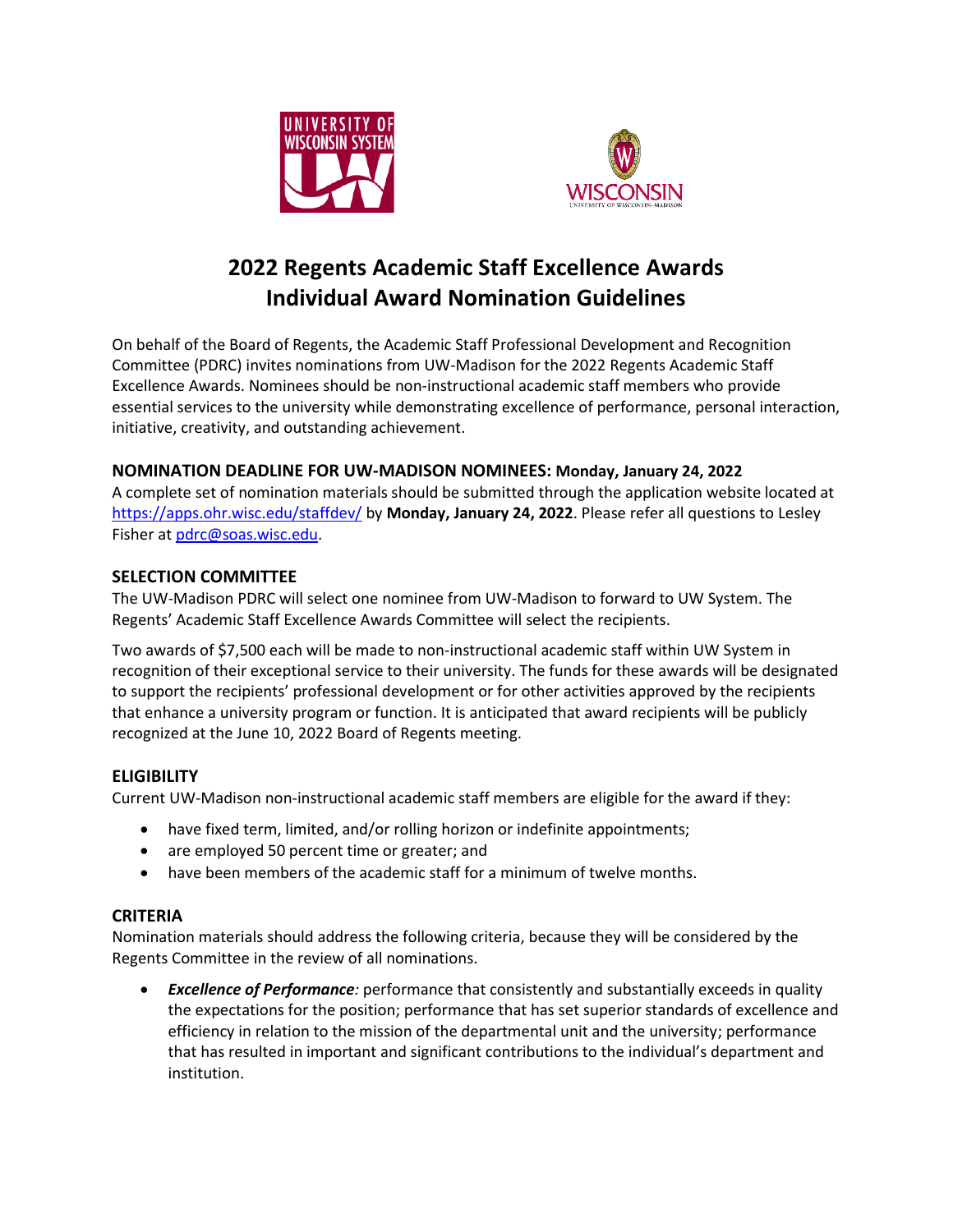- *Personal Interaction:* performance that consistently and substantially demonstrates ability and willingness to work positively and effectively with others; performance that demonstrates the ability and willingness to manage changes in work priorities, procedures, and organization.
- *Initiative and Creativity:* performance that consistently and substantially demonstrates an innovative approach to the job, thereby improving productivity and the quality of the work assigned; performance that demonstrates efforts to improve personal job performance.
- *Outstanding Achievement:* performance that consistently and substantially has resulted in important and significant contributions to the departmental unit and that has furthered the mission of the university; performance that has resulted in distinction in one's profession – campus-wide, systemwide, statewide, nationally, or internationally.

## **NOMINATION MATERIALS**

Nomination materials should not exceed 15 pages and must include:

- A letter of nomination from the supervisor addressing the four criteria listed above (4-page limit).
- A statement by the nominee on their professional contributions and service to the university (2 page limit).
- Up to two letters of support from colleagues qualified to comment on the nominee's work (2 page limit each). Where possible, the four nomination criteria should be addressed.
- A brief resume which documents the nominee's performance (5-page limit).

Nomination materials are subject to release under Wisconsin Open Records laws and should be written with the possibility of those materials being made publicly available.

#### **AWARD**

- A \$7,500 award for professional development for the recipient, or for other activities approved by the recipient that enhance a university program or function.
- Public recognition at the June 10, 2022 UW System Board of Regents meeting.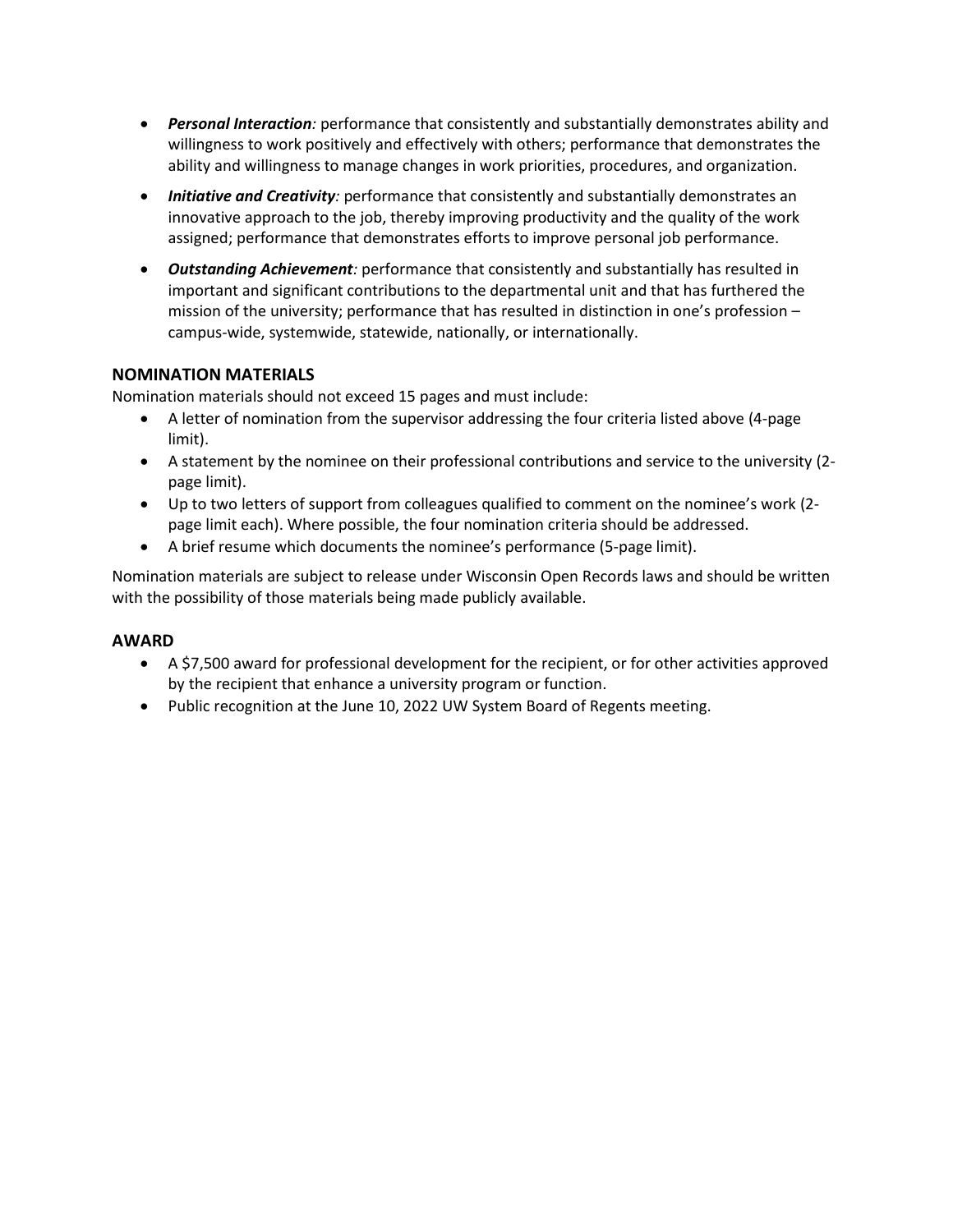# **2022 Regents Academic Staff Excellence Awards Program Award Nomination Guidelines**

On behalf of the Board of Regents, the Academic Staff Professional Development and Recognition Committee (PDRC) invites nominations from UW-Madison for the **2021 Regents Academic Staff Excellence Awards.** Nominations should be for non-instructional academic staff programs, which provide essential services to the university while demonstrating excellence of performance, initiative, creativity, and outstanding achievement.

### **NOMINATION DEADLINE FOR UW-MADISON NOMINEES: Monday, January 24, 2022**

A complete set of nomination materials should be submitted through the application website located at <https://apps.ohr.wisc.edu/staffdev/> by **Monday, January 24, 2022**. Please refer all questions to Lesley Fisher at [pdrc@soas.wisc.edu.](mailto:pdrc@soas.wisc.edu)

### **SELECTION COMMITTEE**

The UW-Madison PDRC will select one nominee from UW-Madison to forward to UW System. The Regents' Academic Staff Excellence Awards Committee will select the recipients.

One \$7,500 award will be made to a non-instructional academic staff program within UW System in recognition of its exceptional service to its university. The funds for this award will be designated to support program enhancements such as the staff recipients' professional development or programrelated supplies and expenses, or for other activities approved by the staff recipients that enhance a university program or function. It is anticipated that award recipients will be publicly recognized at the June 10, 2022 Board of Regents meeting.

### **ELIGIBILITY**

Programs staffed primarily by UW-Madison non-instructional academic staff are eligible for the award.

### **CRITERIA**

Nomination materials should address the following criteria, because they will be considered by the Regent Committee in the review of all nominations.

- *Excellence of Performance*: performance that has set superior standards of excellence and efficiency in relation to the mission of the university, and has resulted in important and significant contributions to the university.
- *Initiative and Creativity*: performance that consistently and substantially demonstrates an innovative approach, thereby improving productivity and the performance of program services.
- *Outstanding Achievement*: performance that consistently and substantially has resulted in important and significant contributions of the program and that has furthered the mission of the university; performance that has resulted in distinction – campus-wide, systemwide, statewide, nationally, or internationally.

#### **NOMINATION MATERIALS**

Nomination materials should not exceed 14 pages and must include:

• A letter of nomination addressing the three criteria listed above (4-page limit).